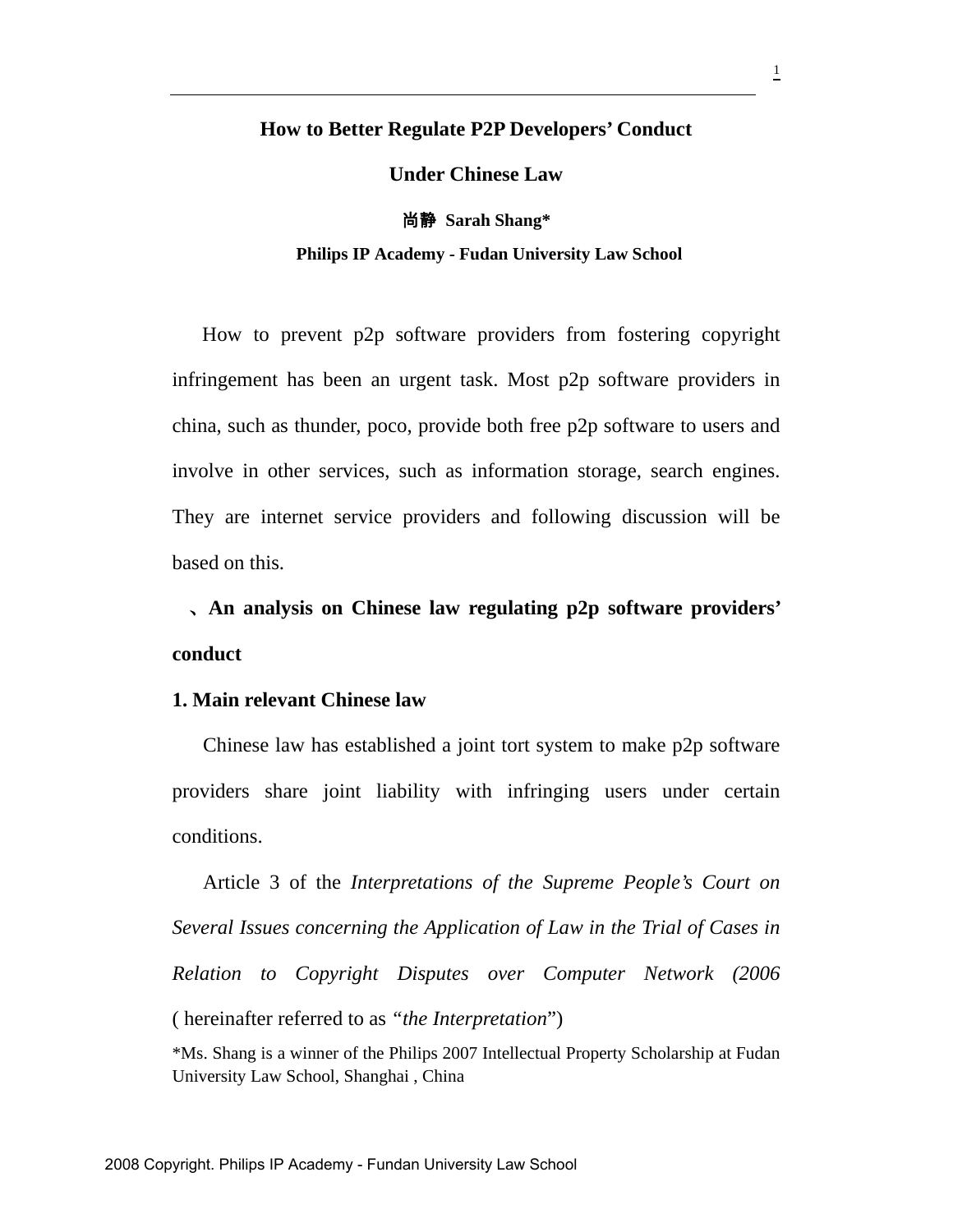has that "any internet service provider (ISP)who involves in others' copyright infringing activities through internet, or contributes to and induces the infringing activities of others through internet shall bear joint liability with other conductors or direct infringers as prescribed in Article 130 of *General Principles of Civil Law of People's Republic of China*. (hereinafter referred to as "*General Principles").* 

Article 4 of *the Interpretation* stipulated that: "any internet service provider who provides content services, knowingly the infringing activity conducted by internet users, or being notified by the copyright owner with firm proof, shall bear joint liability with his internet users as prescribed in article 130 of *General Principles of Civil Law of People's Republic of China* if he refuses to remove the infringing contents to eliminate the infringing result."

Together with Article  $106.2<sup>1</sup>$ , Article  $130<sup>2</sup>$  of the *General Principles*, these have established the main frame work to regulate p2p software providers' conduct. So, in order to prevail on a joint tort theory, a copyright owner must prove the following elements: **A.** two or more tortfeasors. **B**. They share concurrent fault<sup>3</sup>. C. they jointly conduct the infringement. **D**. the infringement causes damages to right owners.

<sup>&</sup>lt;sup>1</sup> Article 106.2 of the General Principles is: "*Citizens and legal persons who through their fault encroach upon state or collective property, or the property or person of other people shall bear civil liability."* 

<sup>&</sup>lt;sup>2</sup> Article 130 of the *General Principles* is : "*If two or more persons jointly infringe upon another person's rights and cause him damages, they shall bear joint liability.*"

<sup>3</sup> In civil law theory, "concurrent fault" means that both tortfeasors have conducted the infringement intentionally or neglectingly. See, Wang Liming, *Civil Law---Tort Law*, page 354, China People's University Press, July 1st, 1993.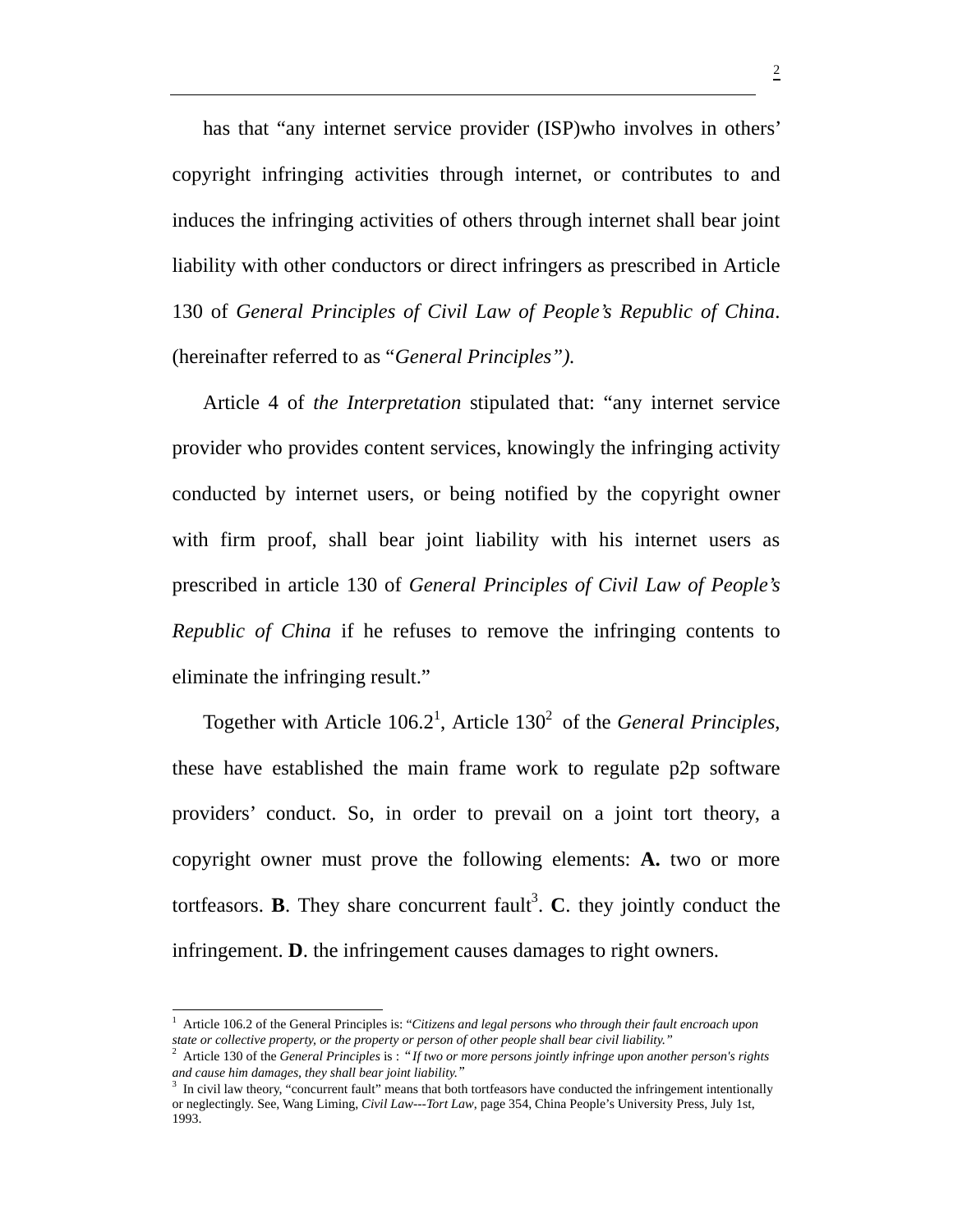## **2. The flaws of the joint tort system.**

Although in the "kuro case<sup>4</sup>", the court has imposed legal liability on p2p software provider under Art.3, there are still some questions remained unsolved.

## **A. The legal status of p2p software providers is vague.**

Art.3 and 4 set quite different rules on ISP and ISP who provides content services. And *Regulations on the Protection of the Right of Communication through Information Network(2006)*(hereinafter referred to as (*"the regulations"* )has provided that any internet service provider who provides searching, linking services, shall bear no liability if he cuts off the link to the infringing work immediately upon receiving right owner's notice<sup>5</sup>. No copyright law has ever interpreted the meaning of ISP and ISP who provides content or searching and linking services. So, which rule shall apply to present p2p software providers? Almost all p2p software providers pretend to only provide search engines. For example, Xunlei Company has stated that all contents on its website are formed automatically and it bears no liability for its lawfulness<sup>6</sup>. Different interpretation to p2p software providers' legal status will cause different result.

<sup>4</sup> "Kuro case" refers to the case of Shanghai Push Sound Music & Entertainment Co., Ltd. v. Beijing flying net music software developing Co., Ltd, No, 13739, the Second Junior Court of Beijing. In this case the music company brought a suit against the p2p software providers and it is the first influencing p2p suit in China.<br><sup>5</sup> *Regulations on the Protection of the Right of Communication through Information Network* came into force on

July, 1st, 2006. Article 23 stipulates that:"*Internet service provider who provides searching or linking services bears no liability if he cuts off the infringed work, performances, video and audio products upon receiving the notice of right owners under this regulation….*" 6

See, *Impunity Declaration* of Xunlei Company, http://pstatic.xunlei.com/about/other/duty.htm, latest visited by June 30, 2007.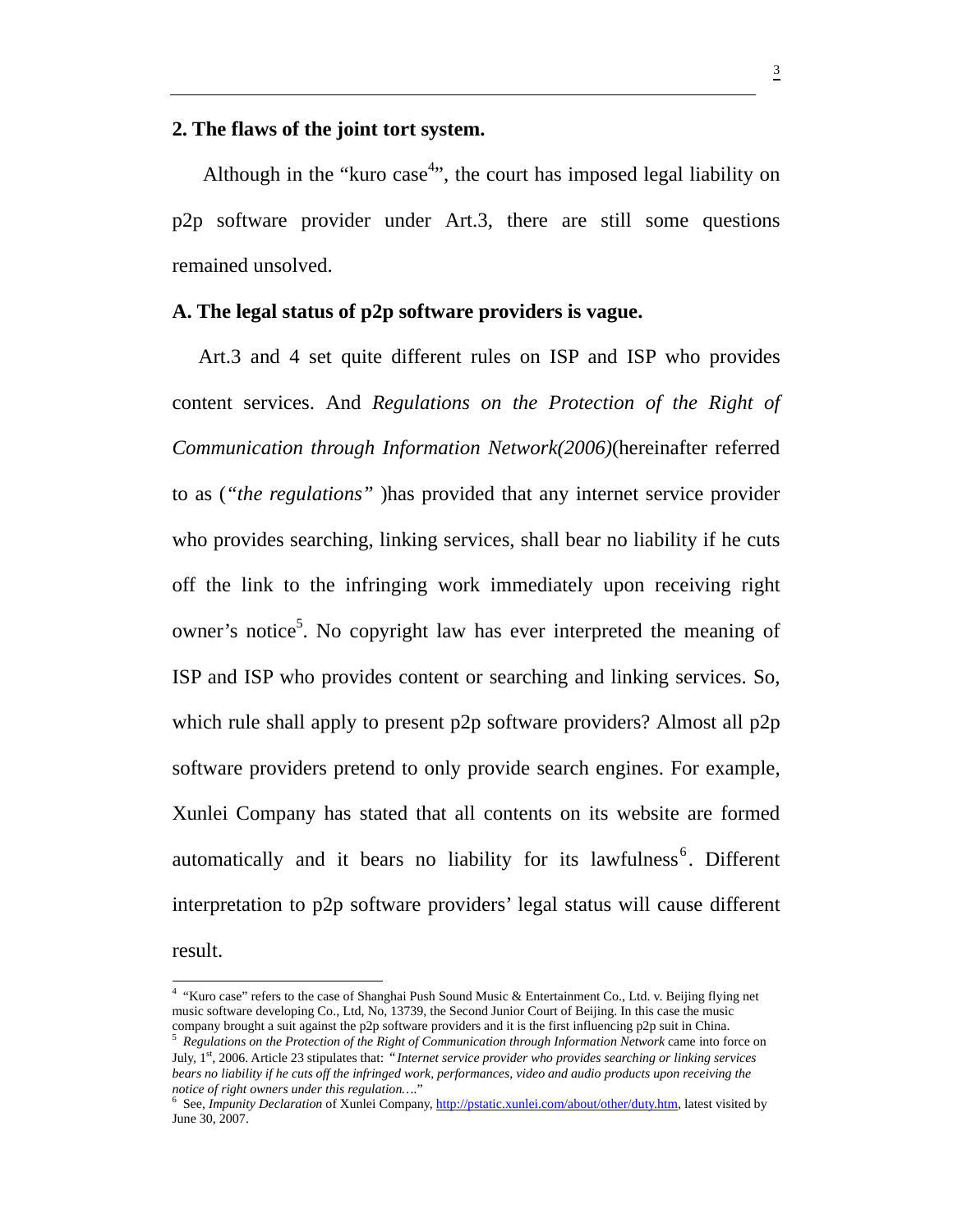# **B. The words "involve in", "contribute to and "induce" are too general to be clear.**

These terms are listed equally which means that no one can include the other in Chinese grammar. In fact, the first one includes the latter. This unclearness poses a big problem in practice as it is hard to define what acts can be regarded as" involve in" or "contribute to and induce". And the latter terms are too general.

#### **C. The theory of joint tort itself is not certain in Chinese law.**

One of the most important elements in joint tort theory is that joint tortfeasors have to share concurrent fault. There have long been disputes over the term "concurrent fault". The subjective theory believes that all tortfeasors shall have conspiracy or communicated their intention. While the objective theory insists that as long as their conduct causes damage to right owners, joint tort is formed<sup>7</sup>. It is clear that  $p2p$  software providers will benefit more under the subjective theory while copyrighter owners suffer. Therefore, uncertainness of joint tort theory may result different judgments which affects the fairness of law.

#### **D. Joint liability does not function well.**

 $\overline{a}$ 

It is stipulated that joint infringer shall bear joint liability. Each infringer is obliged to compensate the entire damage caused and then ask the other joint infringers to reimburse him for their shares<sup>8</sup>. However,  $p2p$ 

<sup>&</sup>lt;sup>7</sup> See, Wang Liming, Civil Law---Tort Law, page 355, China People's University Press, July 1st, 1993.

<sup>8</sup> It is stipulated by Article 87of the *General Principles* that "*When there are two or more creditors or debtors to*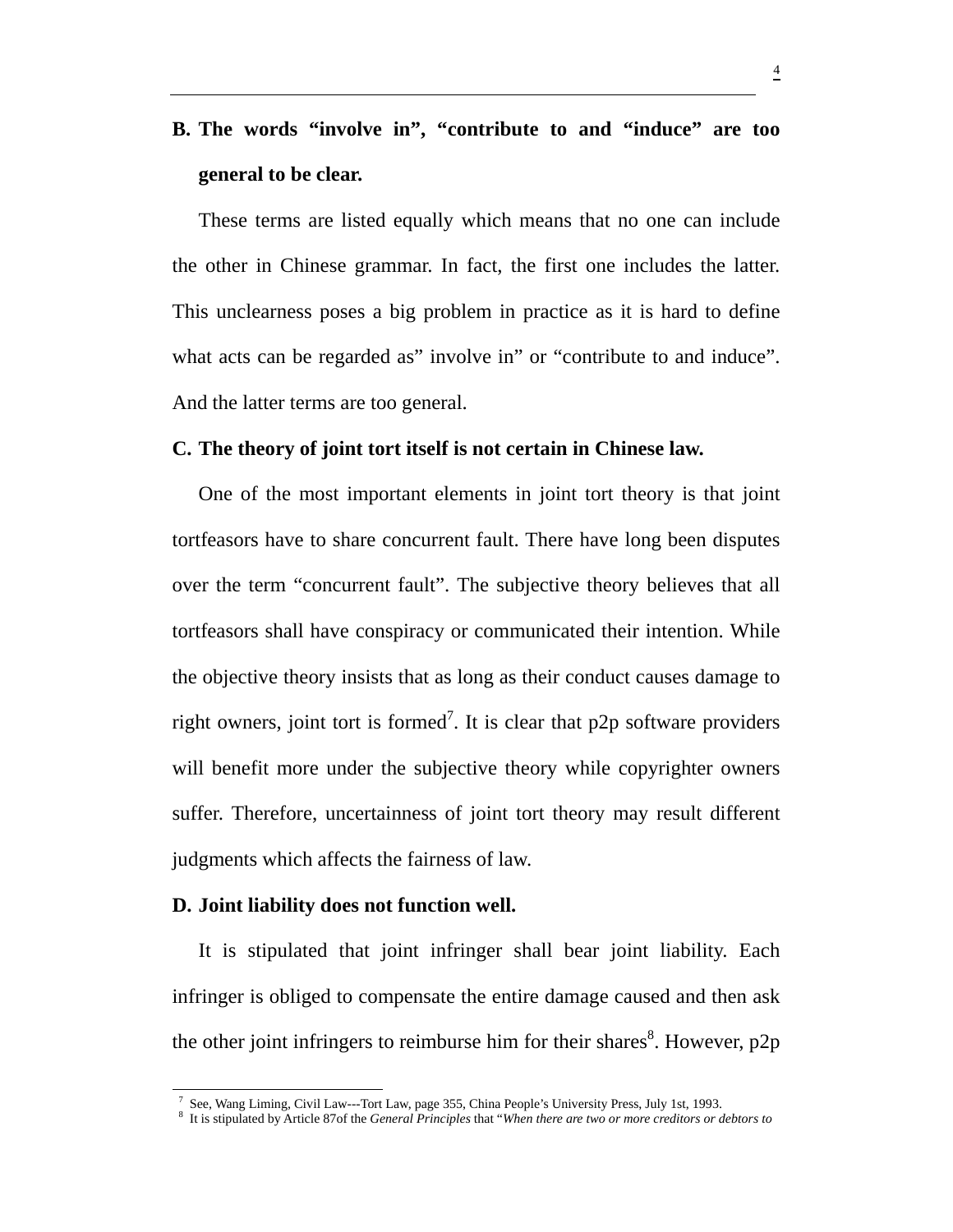software providers may not be able to acquire the infringing users' information and ask them to reimburse their shares after he compensates all damages. Therefore, in the "kuro case", the court obviously avoided using the words "joint liability" but still relied on joint tort rules.

In all, although Chinese law provides a joint tort system to regulate p2p software providers' conduct, the above flaws affects the application and fairness of law.

## **. Suggestion on how to amend the law regulating p2p software providers' conduct**

According to the analysis above, it is suggested that the relevant Chinese law should be amended as follows:

### **1. It shall clearly stipulate the legal status of p2p software providers.**

Different legal status may cause different rules applied. P2p software providers do not only provide free software, but also provide membership services and classify/select all the files shared. Besides this, there are introduction about music and movies files on their websites. Therefore, they are ISP in a broader sense and are not the ones mentioned in Art.4 of *the Interpretation*. This addition will avoid p2p software providers take advantage of the "safe harbors" provided in the Regulations.

### **2. It is better to delete the term "involve in" in Art. 3 and interpret**

*a deal, each of the joint creditors shall be entitled to demand that the debtor fulfill his obligations, in accordance with legal provisions or the agreement between the parties; each of the joint debtors shall be obliged to perform the entire debt, and the debtor who performs the entire debt shall be entitled to ask the other joint debtors to reimburse him for their shares of the debt."*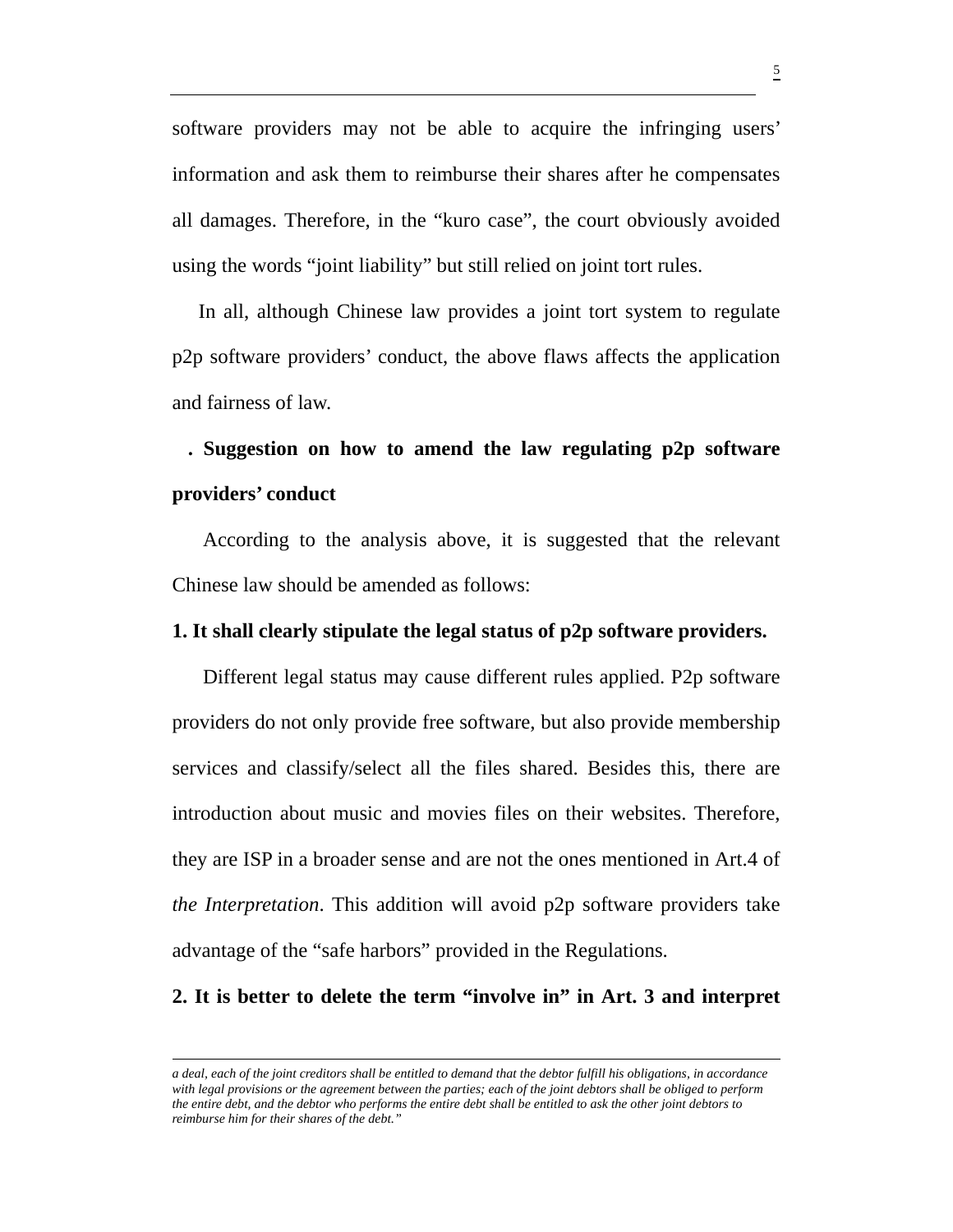#### **the meaning of "contribute to" and "induce".**

"Involve in" has a broad sense and its meaning includes both "contributes to" and "induce". Thus, it is reasonable to delete this term as it is too wide to make this rule hard to apply. Besides this, a specific interpretation of the latter terms is very necessary as they are too general.

# **3. It is necessary to introduce secondary infringement system to regulate p2p software providers' conduct.**

Art.3 is based on the general joint tort system in civil law which is considerably uncertain and general. It is unsuitable to the situation that p2p technology has posed where direct infringer is hard to trace.

It is better to introduce secondary liability, which requires one who indirectly involves in infringing activities bear liabilities for direct infringers under certain situations<sup>9</sup>.

US courts have developed three forms of secondary liability in p2p suits, which are contributory infringement<sup>10</sup>, vicarious infringement<sup>11</sup> and inducement infringement<sup>12</sup>. These three forms has covered all the situations regulated by joint tort system and do not incur the problem of joint liability or concurrent fault as they only focus on the indirect

<sup>9</sup> Wang Qian, *On the Secondary Infringement Theory in Copyright World, Volume II, 2005, Technology and Law.* <sup>10</sup> In A&M Records v. Napster, 239 F.3d 1004( 9<sup>th</sup> Circuit, 2001), the court described it as "*one who, with knowledge of the infringing activity, induces, causes, or materially contributes to the infringing conduct of another, may be held liable as a contributory infringer."* 

<sup>&</sup>lt;sup>11</sup> In re Aimster Copyright Litigation, 334 F.3d 643, C.A.7 (Ill.), 2003, the court announced that anyone who has the right and ability to supervise the direct infringer and also has a direct financial interest in the infringer's activities is liable for the act of the infringer.

<sup>&</sup>lt;sup>12</sup> The Supreme Court puts it as follows in Metro-Goldwyn-Mayer Studios Inc. v. Grokster, Ltd. 545 U.S. 913, 125 S.Ct. 2764. that "*one who distributes a device with the object of promoting its use to infringe copyright, as shown by clear expression or other affirmative steps taken to foster infringement, is liable for the resulting acts of infringement by third parties*."